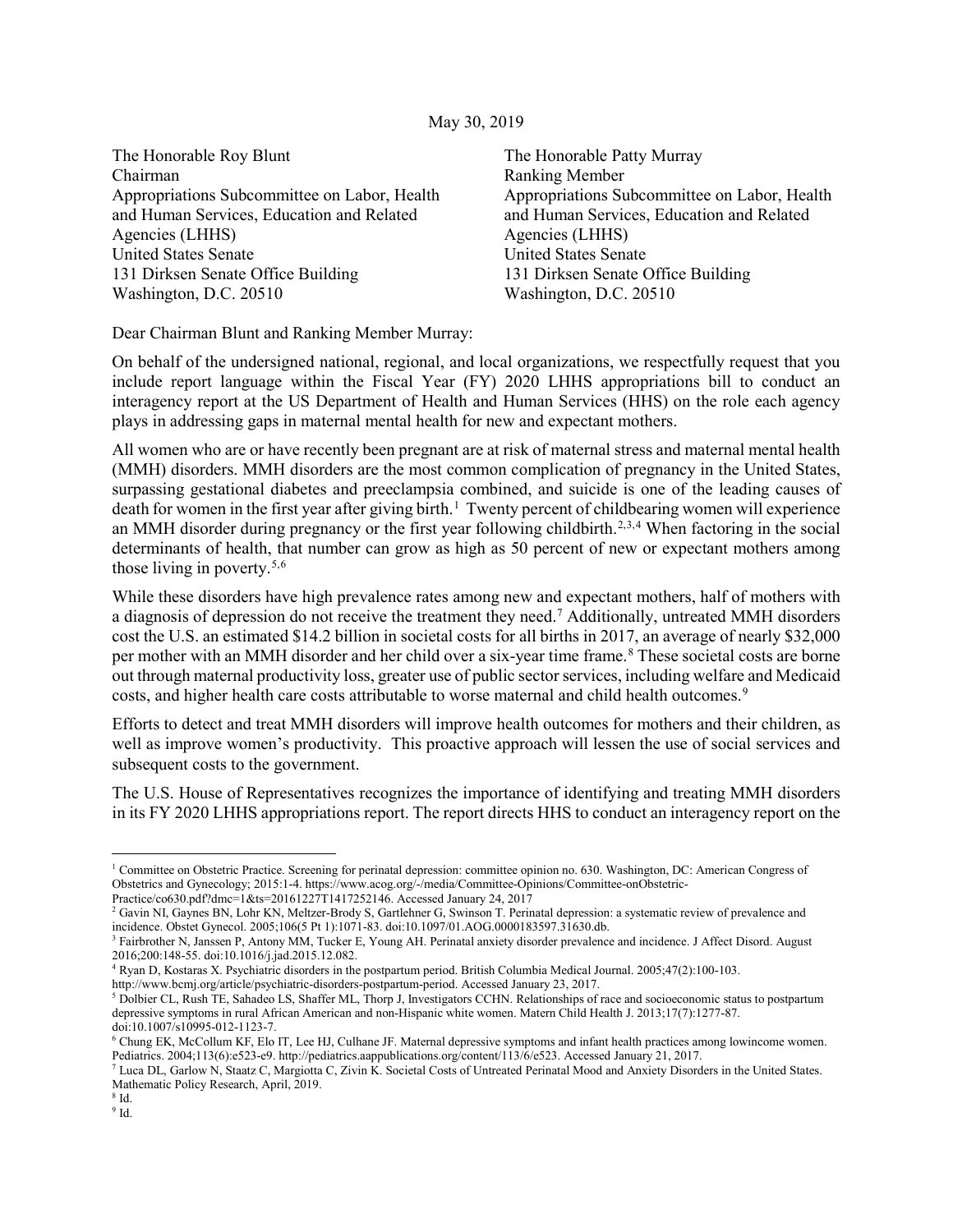role each agency can take to address gaps in maternal mental health for new and expectant mothers. We appreciate the work of your Committee in supporting maternal health programs and the implementation of the bipartisan *Bringing Postpartum Depression Out of the Shadows Act of 2015* (S. 2311/H.R. 3235) which passed as part of the *21st Century Cures Act* (P.L. 114-225). To build on Congress' work to address these preventable, treatable, and temporary mental health disorders, we respectfully request that you include the following report language, which is identical to the language in the House FY2020 LHHS report.

"The Committee is concerned that up to 20 percent of new or expectant mothers will experience a maternal mental health disorder during pregnancy or within the first year after childbirth – such as depression, anxiety, or postpartum psychosis. Untreated maternal mental health disorders negatively impact the short and long-term health of affected mothers and their children, with symptoms leading to adverse birth outcomes, impaired maternal-infant bonding, poor infant growth, childhood emotional and behavioral problems, and significant medical and economic cost. The Committee directs the Secretary to submit a report, in consultation with HRSA, SAMHSA, CDC, CMS, Office of the Surgeon General, Office on Women's Health, and Office of Minority Health to the Committees on Appropriations within 180 days of enactment of this Act on the role that each agency can take to address gaps in maternal mental health public awareness, screening diagnosis, and delivery for pregnant and postpartum women."

Should you have any questions, please contact 2020 MOM representative Katrina Velasquez at Katrina.velasquez@centerroadsolutions.com.

Sincerely,

1,000 Days

2020 MOM

American Academy of Pediatrics

American Art Therapy Association

American Association for Marriage and Family Therapy

American Association for Psychoanalysis in Clinical Social Work

American Association of Colleges of Nursing

American College of Nurse-Midwives

American College of Obstetricians and Gynecologists

American Group Psychotherapy Association

American Medical Women's Association

Anxiety and Depression Association of America

Association for Ambulatory Behavioral Healthcare

Association for Prevention Teaching and Research

Association of Maternal & Child Health Programs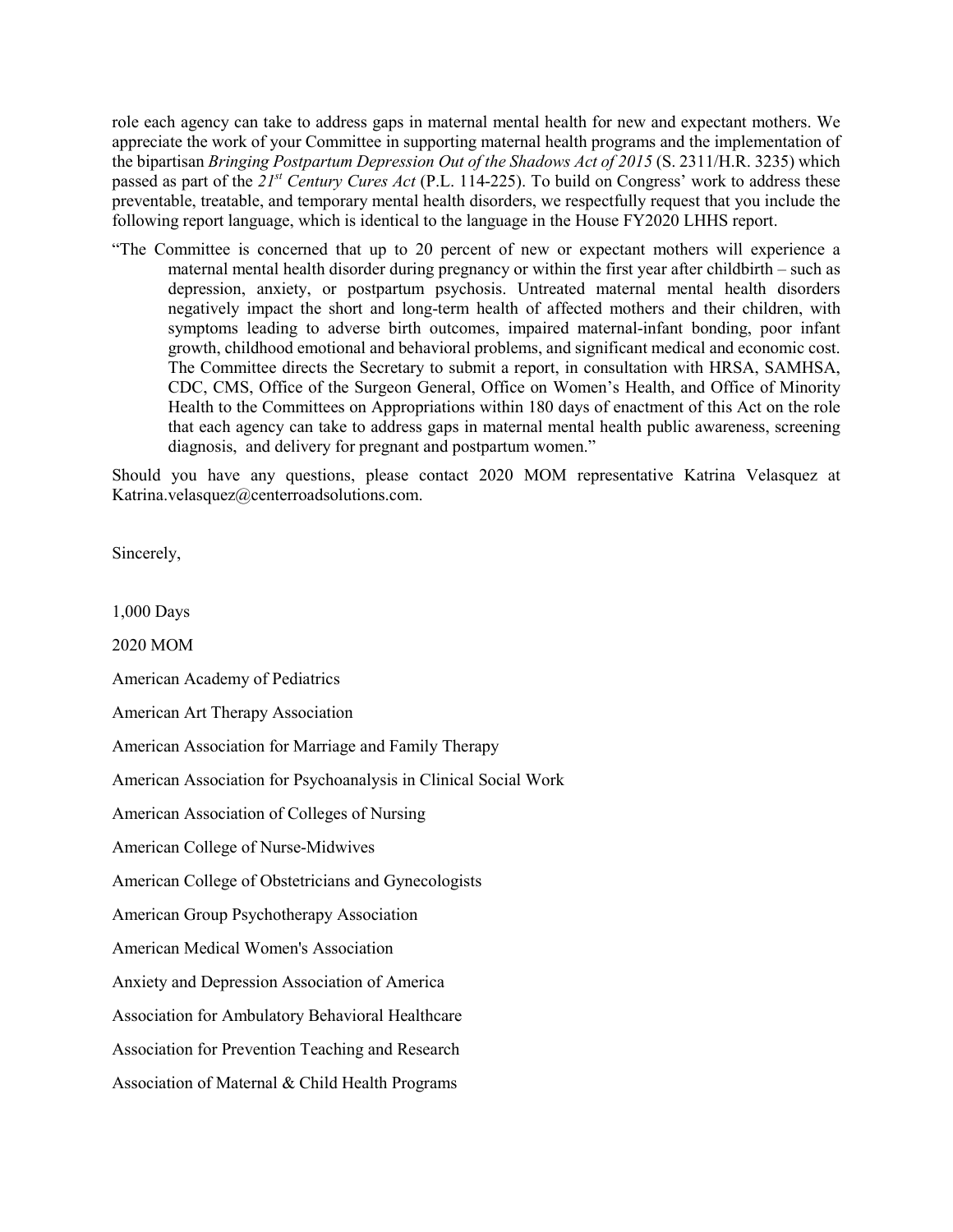Association of State and Territorial Health Officials Association of Women's Health, Obstetric and Neonatal Nurses Boston University School of Public Health Children's Dental Health Project Depression and Bipolar Support Alliance Eating Disorders Coalition Every Mother Counts Expecting Health, Genetic Alliance Family Voices Frontier Nursing University Global Alliance for Behavioral Health and Social Justice Illinois Association for Behavioral Heath International OCD Foundation Legal Action Center Lifeline4Moms, MCPAP for Moms, UMass Medical School March of Dimes Maternal Mental Health Leadership Alliance Mental Health America National Association of County Behavioral Health & Developmental Disability Directors (NACBHDD) National Association for Rural Mental Health (NARMH) National Association for Public Health Statistics and Information Systems (NAPHSIS) National Alliance of State & Territorial AIDS Directors (NASTAD) National Alliance on Mental Illness National Association for Children's Behavioral Health National Association of Nurse Practitioners in Women's Health National Association of Pediatric Nurse Practitioners National Association of Social Workers National Birth Equity Collaborative National Board for Certified Counselors National Council for Behavioral Health